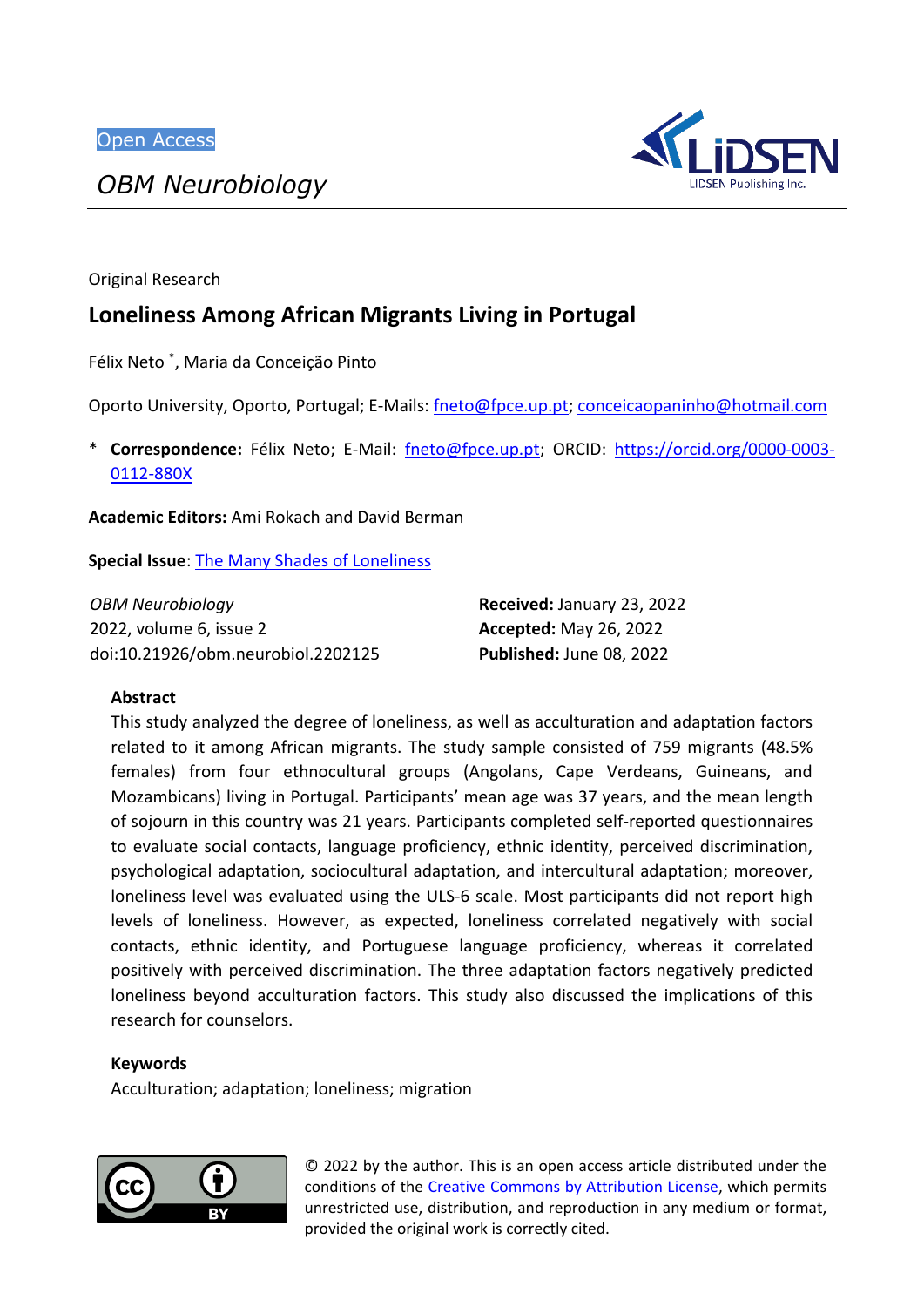#### **1. Introduction**

Migrants experience challenges, such as loneliness, in acculturating and adapting to the society of settlement [1, 2]. However, research on whether and how acculturation and adaptation are involved in loneliness is scant [3-5]; therefore, this research addressed this gap.

Extensive cross-cultural research has been conducted on acculturation and its outcome, adaptation [1, 6, 7]. Acculturation refers to the cultural and psychological changes occurring after coming in contact with groups and people from various cultural backgrounds [8, 9]. This process of change occurs in both dominant and non-dominant individuals and groups. Living and working abroad may involve new social contacts, language barriers, challenges to ethnic identity, the experience of discrimination, and obtaining culturally appropriate skills and psychological resources in the new context. These modifications may affect the loneliness experienced by migrants.

Loneliness has been related to weak health and subjective well-being; therefore, it is a relevant factor affecting migration outcomes [10-12]. To comprehend and potentially change conditions driving loneliness, several studies have focused on factors linked to loneliness [13-15]. In this context, this study determined acculturation and adaptation factors that contribute to loneliness among African migrants living in a European cultural context.

#### *1.1 Loneliness*

Loneliness is considered a universal human experience, and social relations are vital to overcoming the same [16]. Every people can feel lonely in any cultural context [17]. Loneliness is defined as "the unpleasant experience that occurs when a person's network of social relationships is significantly deficient in either quality or quantity" ([18], p.15). Central to this definition is the assumption that loneliness is a subjective and negative experience resulting from a perceived deficiency in one's social relationships.

Loneliness poses negative effects that are equal to those created by a pandemic [19]. Indeed, loneliness is associated with numerous negative physical problems, such as obesity, elevated blood pressure [11], a high risk of mortality [20], and mental health outcomes, such as depression, suicidal thoughts, and aggression [10].

Only few studies have focused on migrants' loneliness in Portugal [5, 21]. Because loneliness is linked to well-being, it is important to deepen our understanding of the factors affecting loneliness among African migrants in Portugal.

## *1.2 African Migrants in Portugal*

Intercultural relations have been going on for millennia, especially in Portugal, from its founding in the  $12<sup>th</sup>$  century until the present day. Both emigration and immigration are prominently observed in Portugal. Since the 1970s, i.e., after the April 1974 revolution and accession to the European Union in the mid-1980s, Portugal has become a destination country. During this period, the majority of immigrants came from countries with which Portugal had historic relations (e.g., Cape Verde, Angola, Brazil, Mozambique, São Tomé e Príncipe, and Guinea-Bissau). However, since the 1990s, cultural and linguistic diversity in immigrant origins has been observed, and a new period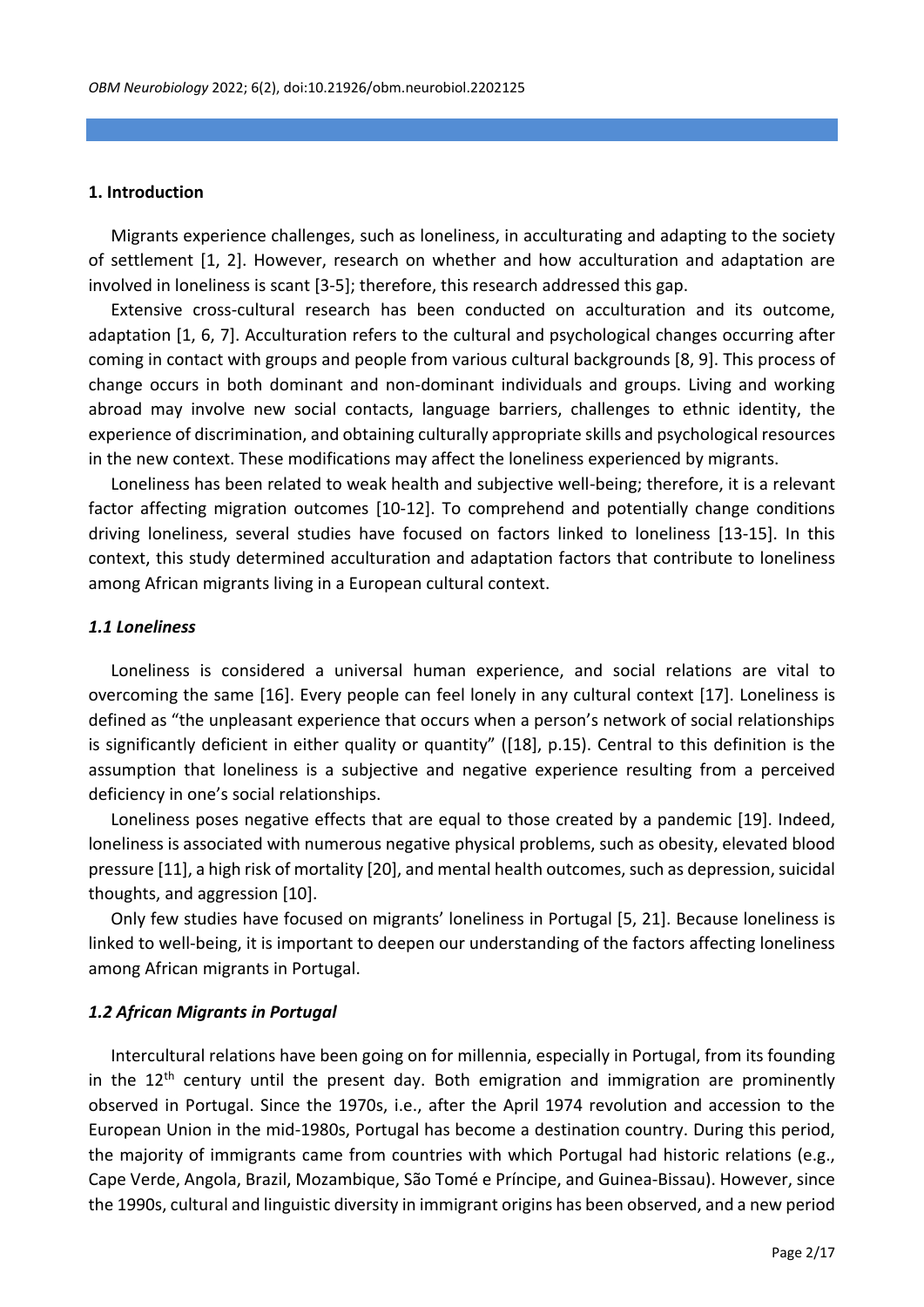of the migrant experience began with the arrival of East Europeans (e.g., Ukrainians, Moldavians, Russians, Romanians) and Asians (e.g., Chinese).

Several ethnocultural groups constitute the immigrant population in Portugal. In 2019, based on data from the Foreign and Borders Service [22], 590,348 foreign citizens lived in Portugal, constituting 5.7% of the total population. An increase in the immigrant population has been observed since the 1990s, when only approximately 100,000 immigrants were present. Afterward, a 600% increase in the immigrant population occurred in the following decades. Brazilian immigrants (151,304; 25.6%) were the most numerous, followed by Cape-Verdeans (37,436; 6.3%), Angolans (22,691; 3.8%), Guineans (18,886; 3.2%), and Mozambicans (3,501). Among these, the African migrants are mostly concentrated in the Lisbon area and employed in the industrial and construction sectors.

A variety of factors motivate Africans from African countries with Portuguese as the official language to migrate to Portugal: a shared language, family and friends already residing in this country, international agreements, and the possibility of better work opportunities [23, 24]. However, African migrants living in Portugal have received little attention from acculturation researchers [25, 26].

Portuguese nationals exhibit positive and protective attitudes toward immigrants [27]. Moreover, the current political agenda on migration embraces a multicultural ideology. The "Migrant Integration Policy Index" [28] assesses policies that promote integration into societies, resulting in migrants feeling secure, confident, and welcome in the society of settlement. Sweden is ranked first among 52 countries for easiest immigration policies, followed by Finland, and Portugal [28].

# *1.3 The Present Study*

The goal of this research was twofold. The first objective was to analyze the relation between several facets of acculturation and loneliness. Acculturation is a complex and multifaceted phenomenon, with the core features of social contacts, ethnic identity, the language proficiency of the country of settlement, and discrimination [1, 2].

Interactions with migrants of the same nationality are important indicators of acculturation. Ponizovski and Ritsner ([29], p. 408) indicated that "newly immigrated persons find themselves in a drastically different network of social relationships and experience multiple stressors, including losses." Migration often results in loneliness because it involves the establishment of new relations in the host country. Previous research indicated that migrants create novel attachments in the country of settlement through their work, language courses, or the neighborhood [30]. However, the lack of social contact with ethnic and national friends may increase loneliness among migrants [30].

Host country language proficiency and migrants' ethnic identity also represent the key indicators of acculturation [31]. It seems that host country language proficiency may be important to prevent migrants' loneliness. Previous studies have suggested that poor language skills in the host country present a risk of loneliness for migrants [32-34]. Ethnic identity denotes the migrants' sense of belonging to their ethnic culture and provides emotional stability and personal security [35]. Previous research reported a positive association between ethnic identity and adjustment [36]. Ethnic identity negatively predicted loneliness among Chinese migrants [5]. However, most of the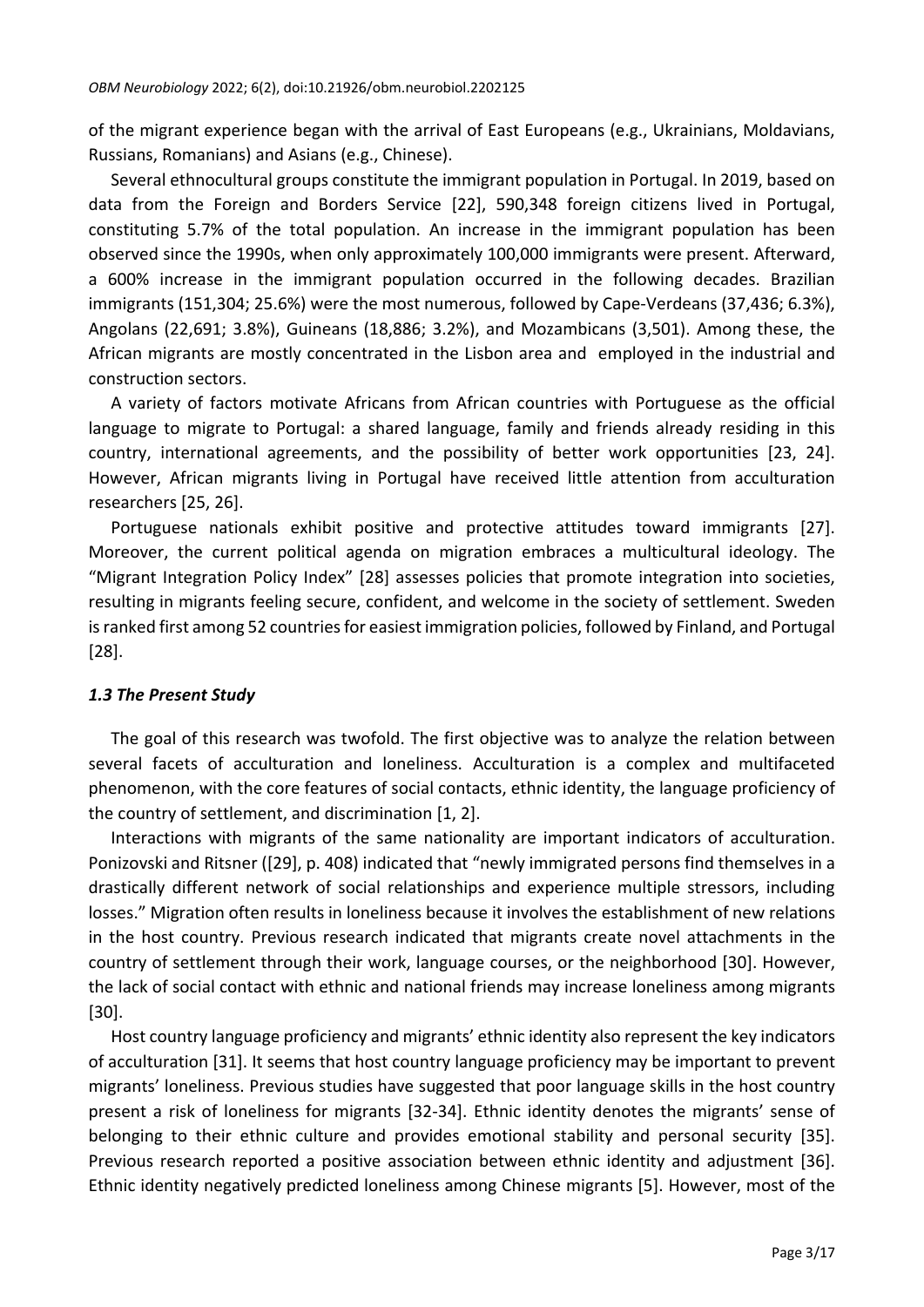research on ethnic identity was conducted on secondary and university students [37]. Conversely, this study focused on adult individuals. Smith and Silva [37] observed that the association between ethnic identity and well-being among people of color was moderated by age, suggesting that "studies with participants who were younger tended to yield effect sizes of a higher magnitude than those in which participants were older" (p. 49). This result suggests that a strong ethnic identity benefits adolescents and young adults more than older adults.

The level of discrimination perceived by migrants also affects their acculturation. Perceived discrimination which is an acute acculturative stressor [38], refers to the subjective interpretation of being unfairly treated because of prejudice and discrimination. For instance, perceived discrimination was observed to be negatively connected with life satisfaction and mental health [39], leading to higher levels of loneliness [5, 21, 40, 41].

The second objective of this study was to investigate the relationships between adaptation and loneliness. Adaptation "refers to the relatively stable changes that take place in an individual or group in response to external demands" ([36] Berry, 2006, p. 52). We considered three domains of adaptation: psychological, sociocultural, and intercultural adaptations.

Psychological adaptation refers to the personal well-being and optimal mental health in the host society and is sometimes referred to as "feeling well" [2, 42]. Research has demonstrated an intense relationship between lonely feelings and mental health problems [12]. Sociocultural adaptation concerns "intercultural competence with emphasis on behavioral domains" ([43], p. 662). Intercultural competency requires the acquisition and maintenance of culture-specific skills to function effectively in the society of settlement and is sometimes referred to as "doing well" in the activities of the new cultural context. Research on loneliness reported that poor social skills were an antecedent of loneliness. For example, young people with poorer social skills reported higher loneliness [44]. In this context, it can be expected that sociocultural adaptation would be negatively related to loneliness. Intercultural adaptation refers to how well migrants can develop friendly intercultural relations [9] and is referred to as "relating well" in the new society [45]. Tolerance can be considered an indicator of intercultural adaptation or an attitude toward social equality; it contains two aspects: ethnic tolerance and social egalitarianism [9].

Studies examining relationships between demographic factors and loneliness are inconsistent [2, 5], which may be related to the poor effects of demographics and that other factors determine loneliness. Therefore, in this research, we considered whether loneliness could be determined by psychological factors, namely acculturation and adaptation factors. Previous research demonstrated that acculturation and adaptation predict loneliness more strongly than demographic factors [21]. For example, in a sample of Portuguese youth residing in Switzerland, acculturation and adaptation factors were more important than demographic factors in predicting loneliness [34].

Based on the review of theory and empirical findings, we hypothesized the following:

H1: Loneliness is negatively associated with social contact with nationals and co-ethnic migrants.

H2: Loneliness is negatively associated with national language proficiency and ethnic identity.

H3: Migrants who report greater loneliness also report higher perceived discrimination.

H4: Adaptation factors negatively predict loneliness beyond acculturation factors.

H5: Acculturation and adaptation variables account for a larger proportion of the explained variance in loneliness than demographic variables.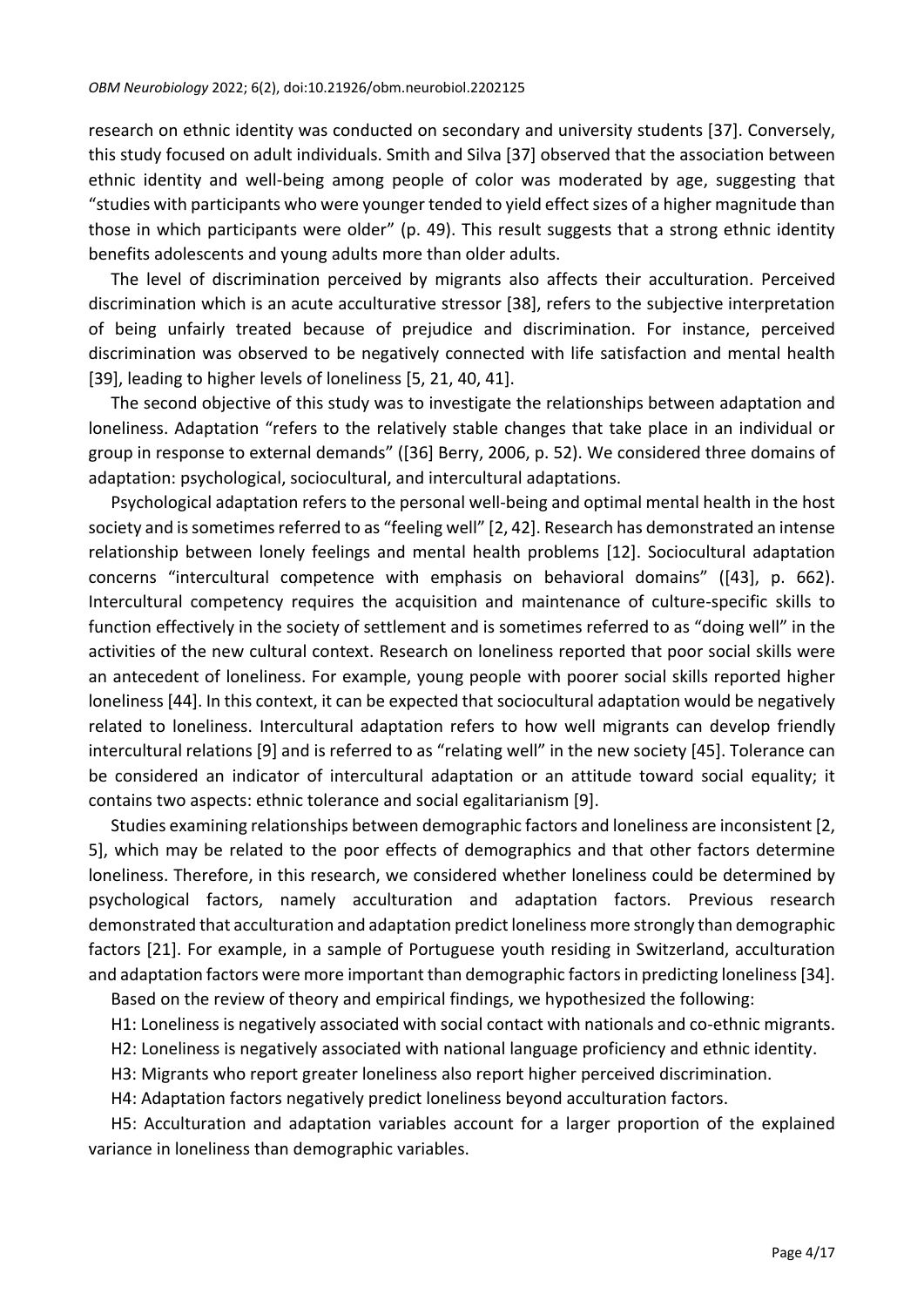# **2. Methods**

# *2.1 Participants*

A total of 759 African migrants, including 391 men and 368 women, aged between 18 and 64 years (*M* = 37.15; *SD* = 11.24), were included in the study (see Table 1). The average duration of a sojourn in Portugal was 21.36 years (*SD* = 10.64). Approximately half of the participants were married (49%), and 48% of them had not completed secondary education. Around 32.8% of participants were blue-collar workers, 27.1% were white-collar workers, 9.5% were managerial workers, 11.3% were professionals, and 18.5% did not work. The predominant religion reported by the participants was Roman Catholic (63%).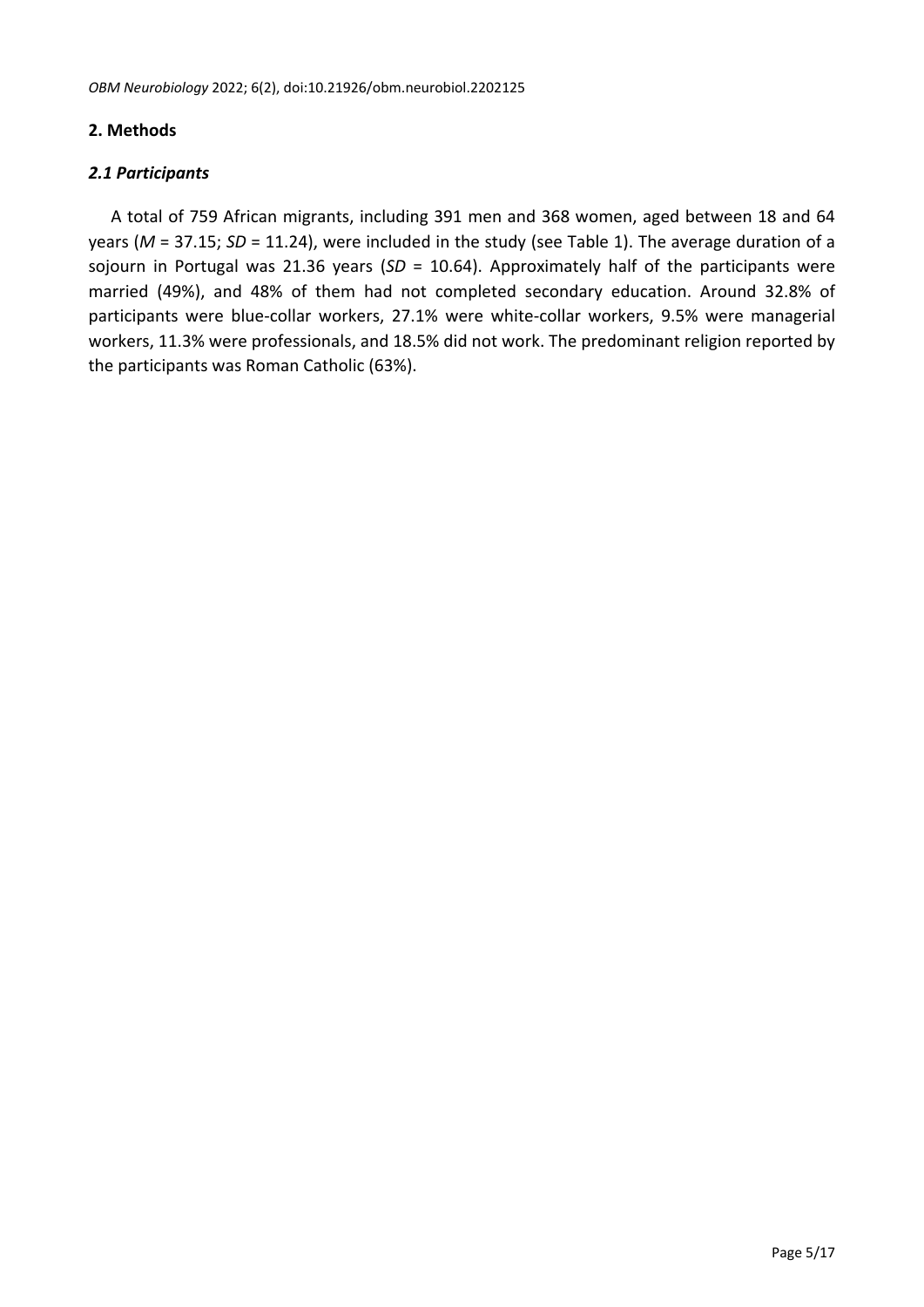| African migrants (N = 759) |                            |             |               |  |  |  |
|----------------------------|----------------------------|-------------|---------------|--|--|--|
|                            | Variable                   | n (%)       | M(SD)         |  |  |  |
| Age (years)                |                            |             | 37.15 (11.24) |  |  |  |
| Gender                     |                            |             |               |  |  |  |
|                            | Male                       | 391 (51.5%) |               |  |  |  |
|                            | Female                     | 368 (48.5%) |               |  |  |  |
| Nationality                |                            |             |               |  |  |  |
|                            | Angola                     | 221 (29.1%) |               |  |  |  |
|                            | Cape Verde                 | 214 (28,2)  |               |  |  |  |
|                            | Guinea-Bissau              | 211 (27.8%) |               |  |  |  |
|                            | Mozambique                 | 113 (14.9%) |               |  |  |  |
| Length of stay in Portugal |                            |             | 22.43 (10.92) |  |  |  |
| Marital status             |                            |             |               |  |  |  |
|                            | Married                    | 373 (49.1%) |               |  |  |  |
|                            | <b>Not Married</b>         | 364 (48.0%) |               |  |  |  |
|                            | Not answered               | 22 (2.9%)   |               |  |  |  |
| Level of education         |                            |             |               |  |  |  |
|                            | Less than secondary school | 366 (48.2%) |               |  |  |  |
|                            | Secondary school           | 149 (19.6%) |               |  |  |  |
|                            | Higher education           | 207 (27.3%) |               |  |  |  |
|                            | Not answered               | 37 (4.9%)   |               |  |  |  |
| Work                       |                            |             |               |  |  |  |
|                            | Unskilled work             | 249 (32.8%) |               |  |  |  |
|                            | Skilled work               | 206 (27.1%) |               |  |  |  |
|                            | Managerial work            | 72 (9.5%)   |               |  |  |  |
|                            | Professional work          | 86 (11.3%)  |               |  |  |  |
|                            | Without work               | 140 (18.5%) |               |  |  |  |
|                            | Not answered               | 6(0.9%      |               |  |  |  |
| Religion                   |                            |             |               |  |  |  |
|                            | No religion                | 114 (15.0%) |               |  |  |  |
|                            | Roman Catholic             | 476 (62.7%) |               |  |  |  |
|                            | Protestant                 | 57 (7.5%)   |               |  |  |  |
|                            | Muslim                     | 43 (5.7%)   |               |  |  |  |
|                            | Other                      | 58 (7.7%)   |               |  |  |  |
|                            | Not answered               | 11 (1.4%)   |               |  |  |  |

**Table 1** Socio-demographic characteristics of the African migrants.

#### *2.2 Measures*

*Demographics.* Data on demographic characteristics, including age, gender, place of birth, length of residence, education level, marital status, occupation, and religion, were collected.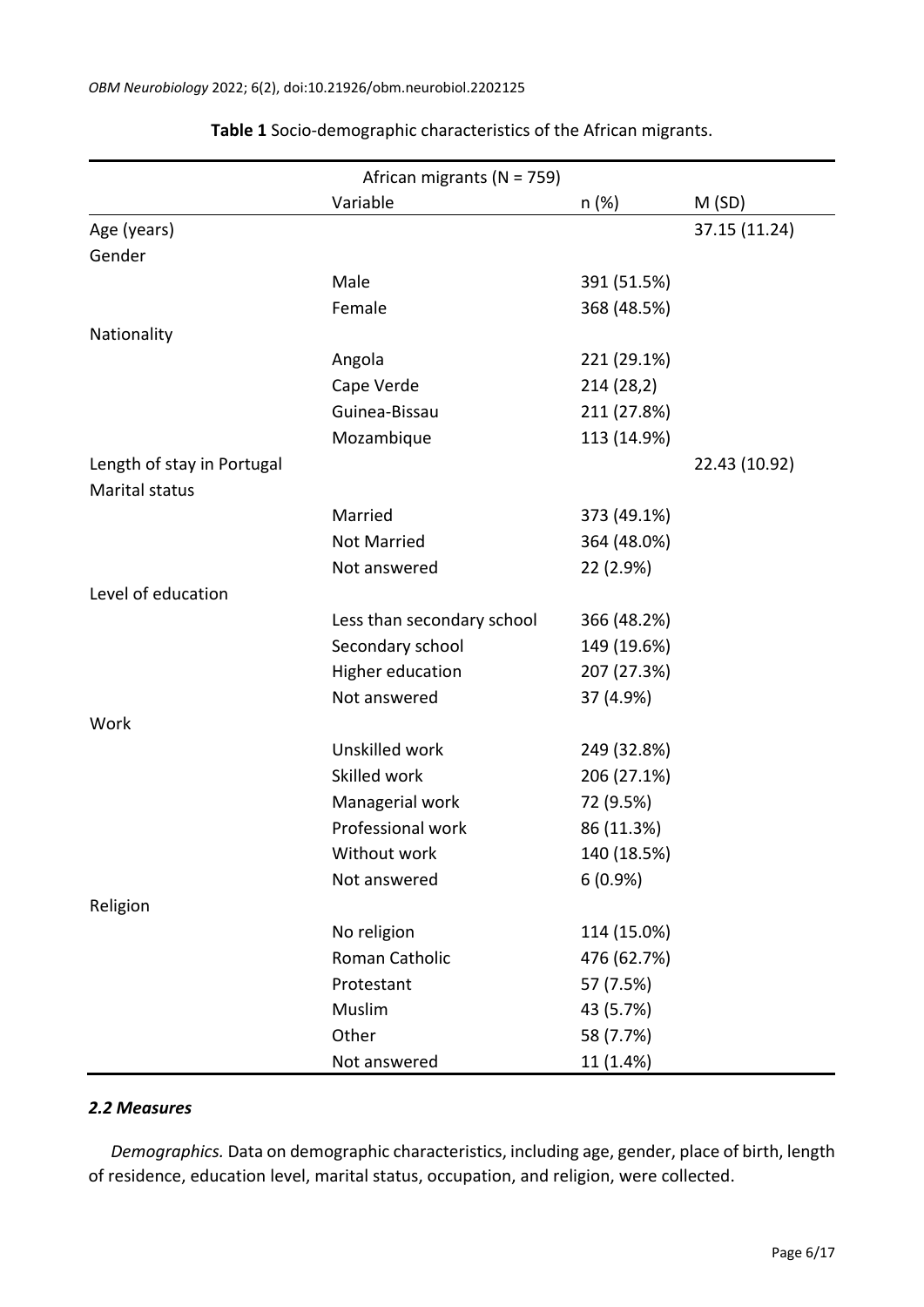*Ethnic and national social contacts.* Ethnic social contacts were measured using two questions on the number and frequency of interactions with co-ethnic friends [21]. An example is: "How often do you meet close (co-ethnic) friends?" ( $\alpha$  = 0.73). National social contacts were measured using two identical questions evaluating the number and frequency of interactions with Portuguese nationals (α = 0.69). Response choices ranged from 1(*Never)* to 5 (*Daily)*.

*Ethnic identity.* This scale was evaluated using a measure created by Phinney et al. [35] that consisted of 4 items. An example is: "I am happy to be (ethnic)." Response choices ranged from 1 (*strongly disagree*) to 5 (*strongly agree*). In this study, the Cronbach's alpha of ethnic identity was 0.91.

*Language proficiency.* Four items were used to assess proficiency in speaking, reading, writing, and understanding the national language [21]. An example is: "How well do you speak the Portuguese language?" Response choices ranged from 1 (*not at all*) to 5 (*very well*). The Cronbach's alpha of language proficiency was 0.93.

*Perceived discrimination*. Five statements were used to assess the direct experience of discrimination (e.g., "I have been teased or insulted because of my [national group]") [46]. Ratings ranged from 1 (*strongly disagree*) to 5 (*strongly agree*). The Cronbach's alpha of perceived discrimination was 0.91.

*Psychological adaptation*. Psychological adaptation was measured using three scales: Satisfaction with Life Scale (SWLS) [47-49], Rosenberg Self-Esteem Scale (RSES) [50, 51], and Scale for Psychological Problems (SPP) [36, 42]. The SWLS consists of 5 items that assess global life satisfaction (e.g., "The conditions of my life are excellent."). The RSES includes 10 items, measuring one's evaluation of self-worth (e.g., "I take a positive attitude toward myself"). The items of SWLS and RSES were rated on a 5-point scale from 1 (*strongly disagree*) to 5 (*strongly agree*). The SPP consists of 15 items to assess the extent to which people experience depression (e.g., unhappiness), anxiety (e.g., nervousness), and psychosomatic symptoms (e.g., tiredness) by using a 5-point scale ranging from 1 (*never)* to 5 (*all the time*). A composite score for psychological adaptation was computed by averaging scores for life satisfaction (Cronbach's  $\alpha$  = 0.84), self-esteem (Cronbach's  $\alpha$  $= 0.70$ ), and psychosomatic symptoms (Cronbach's α = 0.90), as has been previously performed (e.g., [52, 53]).

*Sociocultural adaptation.* The Sociocultural Adaptation Scale (SCAS) measures competence in daily intercultural living among migrants [43, 54]. Respondents reported how much difficulty (ranging from 1 [*no difficulty*] to 5 [*extremely difficulty*]) they experienced while facing 20 social situations in the host country (e.g., the climate and using the transport system). Items were recoded so that higher scores indicated lower levels of difficulty. The Cronbach's alpha of sociocultural adaptation was 0.91.

*Tolerance*. This instrument evaluates both ethnic tolerance (6 items; e.g., "It is good to have people from different ethnic groups living in the same country") and social egalitarianism (5 items; e. g., "If people were treated more equally, we would have fewer problems in this country") [55, 56]. Ratings ranged from 1 (*strongly disagree*) to 5 (*strongly agree*). The Cronbach's alpha of tolerance was 0.70.

*Loneliness*. The brief 6-item (ULS-6) Portuguese version of the Revised UCLA Loneliness Scale was used [57, 58]. One example is: "People are around me but not with me." Response choices ranged from 1 (*never*) to 4 (*often*). Cronbach's α of loneliness was 0.77.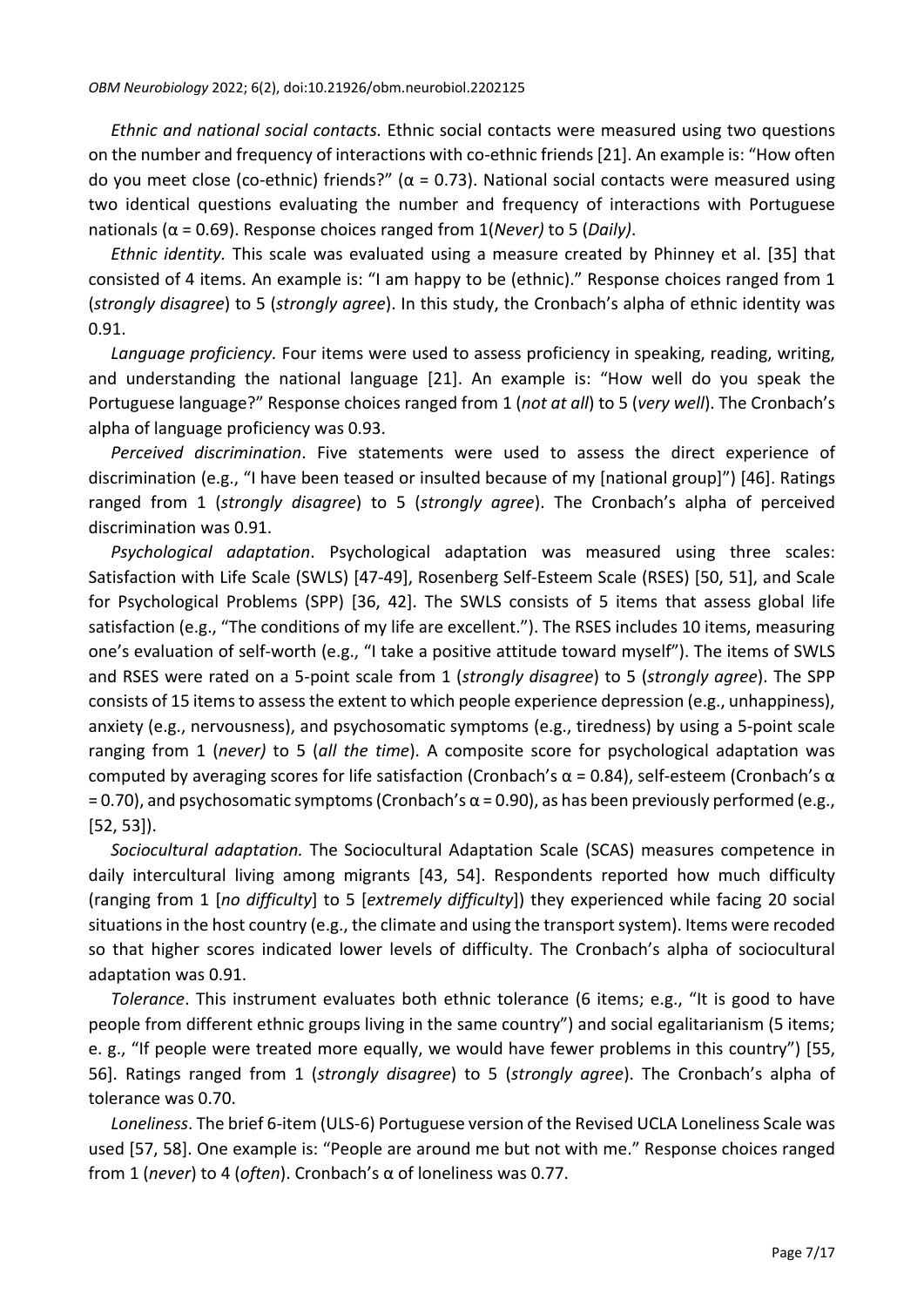#### *2.3 Procedure*

Migrants were recruited from the Lisbon Metropolitan area by two trained research assistants. The participants were approached through snowball sampling (family members or friends of the respondents). In addition, migrants were recruited from associations. Regarding ethical considerations, the research was executed according to the legal and ethical norms in Portugal. Respondents were informed of the goal of the investigation, informed consent was obtained, and anonymity was assured. Migrants were free to withdraw from the survey anytime without providing any explanation. Respondents were not paid. On March 11, 2020, COVID-19 was declared a pandemic by the World Health Organization; this could have further affected loneliness. However, our data were collected before the COVID-19 outbreak.

## *2.4 Data Analysis*

Six kinds of analyses were performed. First, we calculated descriptive statistics of all scales to provide the respondents' global picture of their acculturation and adaptation. Second, the internal consistency of the multi-item scales was assessed using Cronbach's alphas. Third, a one-sample *t*test was computed to know if the mean scores of the scales were above or below the scale midpoint. Fourth, analyses of variance (ANOVA) were used to examine eventual demographic effects. Fifth, to demonstrate the relationships between loneliness and social contacts (H1), language proficiency and ethnic identity (H2), and perceived discrimination (H3), Pearson's product-moment correlational analyses were conducted. Finally, to determine the factors affecting loneliness, hierarchical regression models were performed (H4 and H5). IBM SPSS statistical software 26 was used. The criterion for statistical significance was set at 0.05.

#### **3. Results**

Prior to testing the hypotheses, descriptive statistics were calculated, and a set of ANOVAS were performed to examine eventual relationships between demographics and loneliness. Table 2 lists the descriptive statistics of the measures used. One-sample *t*-test revealed that the mean score of loneliness ( $M = 1.99$ ;  $SD = 0.68$ ) was significantly below the scale midpoint of 2.50 ( $p < 0.001$ ). In fact, 71% of migrants reported a score below the scale midpoint. Moreover, on average, the sample experienced a slightly low level of loneliness. The average score of perceived discrimination (*M* = 2.02; *SD* = 1.04) was significantly below the scale midpoint of 3 (*p* < 0.001). The average scores of ethnic social contacts (*M* = 3.45; *SD* = 0.87), national social contacts (*M* = 3.71; *SD* = 0.78), ethnic identity (*M* = 4.19; *SD* = 0.99), Portuguese language proficiency (*M* = 4.28; *SD* = 0.78), tolerance (*M* = 3.67; *SD* = 0.61), and sociocultural adaptation (*M* = 3.59; *SD* = 0.82) were also significantly greater than the midpoint (3) of the scales (*p* < 0.001). Therefore, this sample of African migrants reported a positive portray of their acculturation process and outcomes.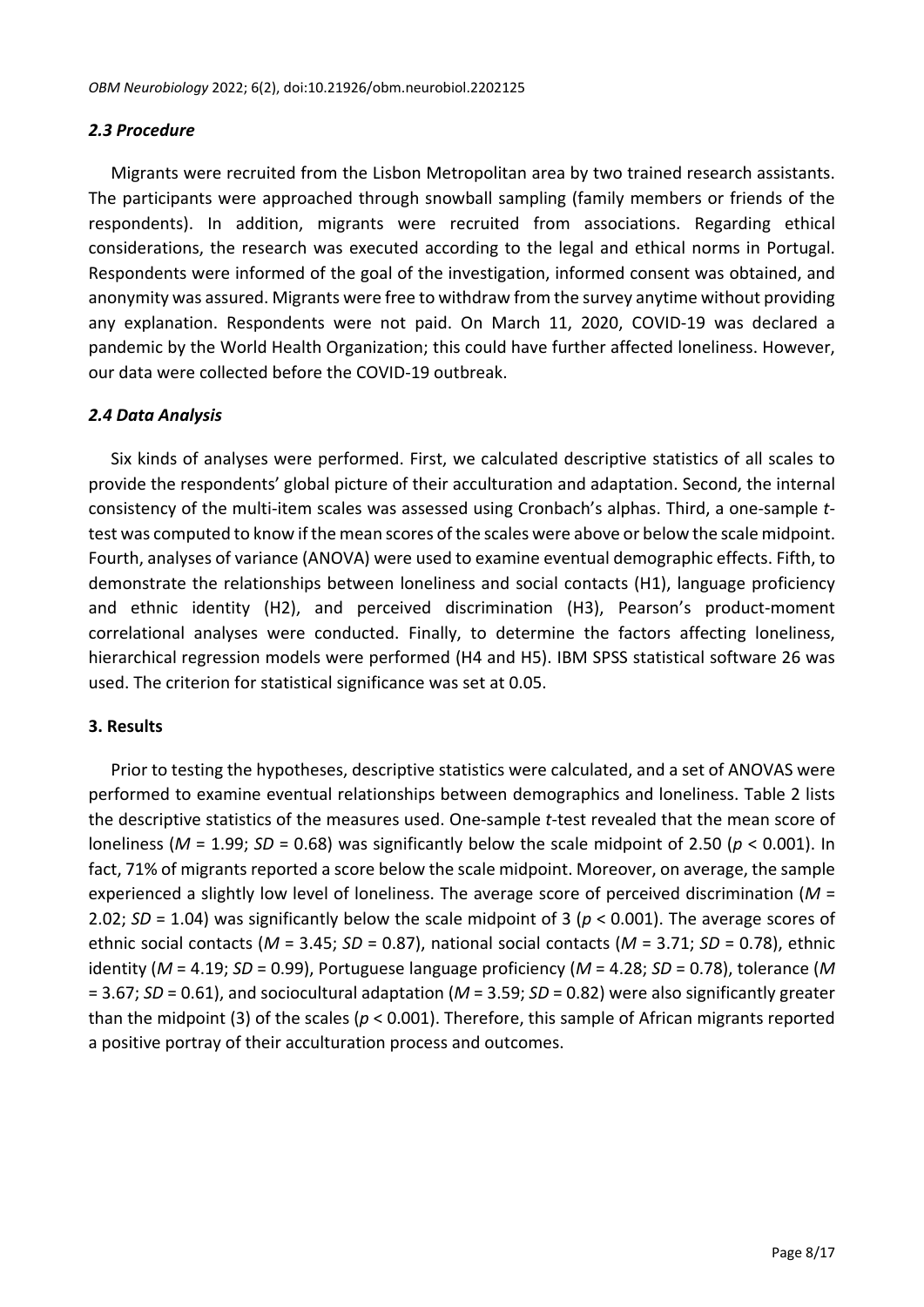|                                   | M    | <b>SD</b> | $\mathbf{1}$    | 2                  | 3                                                                     | 4                             | 5.        | 6                  | 8       | 9 |
|-----------------------------------|------|-----------|-----------------|--------------------|-----------------------------------------------------------------------|-------------------------------|-----------|--------------------|---------|---|
| $1$ – Loneliness                  | 1.99 | 0.68      | $-0.77$         |                    |                                                                       |                               |           |                    |         |   |
| 2 – Ethnic social contacts        | 3.45 | 0.87      | $-0.20***-0.73$ |                    |                                                                       |                               |           |                    |         |   |
| 3 – National social contacts      | 3.71 | 0.78      |                 | $-0.23***$ 0.38*** | $-0.69$                                                               |                               |           |                    |         |   |
| $4$ – Ethnic identity             | 4.12 | 0.99      |                 | $-0.22***$ 0.46*** | $0.15***$                                                             | $-0.91$                       |           |                    |         |   |
| 5 - National language proficiency | 4.27 | 0.78      |                 | $-0.13***$ 0.23*** | $0.37***$                                                             | 0.06                          | $-0.94$   |                    |         |   |
| 6 – Perceived discrimination      | 2.02 | 1.04      | $0.38***$       | $-0.02$            |                                                                       | $-0.15***$ $-0.14***$ $-0.07$ |           | $-0.91$            |         |   |
| 7 – Tolerance                     | 3.67 | 0.61      |                 | $-0.34***$ 0.24*** | $0.15***$ 0.23***                                                     |                               | $0.19***$ | $-0.26***$ -0.7    |         |   |
| 8 – Sociocultural adaptation      | 3.59 | 0.82      |                 | $-0.38***$ 0.16*** | $0.20***$                                                             | 0.04                          | $0.10**$  | $-0.37***$ 0.29*** | $-0.91$ |   |
| 9 – Psychological adaptation      | 3.08 | 0.45      |                 |                    | $-0.44***$ 0.28*** 0.21*** 0.33*** 0.20*** $-0.28***$ 0.33*** 0.32*** |                               |           |                    |         |   |

**Table 2** Descriptive statistics of the psychometric instruments used and their intercorrelations (N = 759).

\*\**p* < 0.01; \*\*\**p* < 0.001.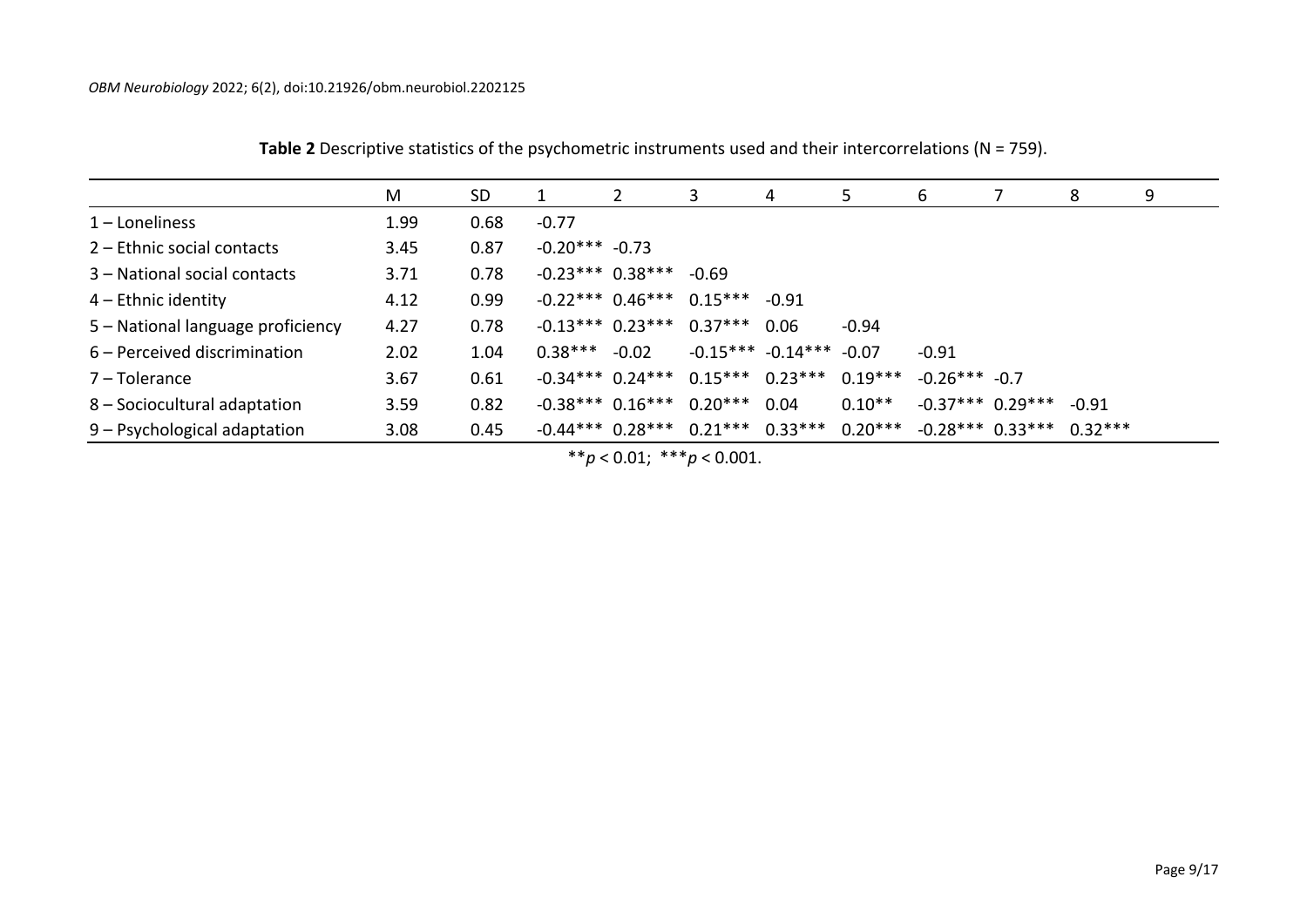Subsequently, we analyzed the relationship between loneliness and demographic variables.

*Age*. The sample was categorized into two groups: young adults (18–35 year-olds) and middleaged adults (36–64 year-olds). No significant difference in loneliness was observed (*F* [1, 757] = 0.09;  $p > 0.05$ ;  $\eta^2$  = 0.000) between the two groups.

*Gender*. No significant difference in loneliness was observed between men (*M* = 2.00; *SD* = 0.67) and women (*M* = 1.99; *SD* = 0.69; *F* [1, 758] = 0.07; *p* > 0.05; *η <sup>2</sup>*= 0.000).

*Education level*. Significant difference in loneliness was observed among migrants with varying education levels (*F* [2, 721] = 7.94;  $p < 0.001$ ;  $\eta^2$  = 0.022). Migrants who did not complete secondary education (*M* = 2.10, *SD* = 0.68) were lonelier than those who completed secondary schooling (M = 1.91, SD = 0.67) or tertiary education (*M* = 1.90, *SD* = 0.68).

*Marital status*. No significant difference in loneliness was evidenced between married (*M* = 1.98, *SD* = 0.67) and unmarried participants (*M* = 1.98; *SD* = 0.68; *F* [1, 736] = 0.00; *p* > 0.05; *η <sup>2</sup>*= 0.000).

*Length of residence*. Respondents were categorized into two groups: those with 15 years or less length of stay and those with more than 15 years length of stay. No significant difference in loneliness ( $F$  [1, 755] = 1.49;  $p > 0.05$ ; =  $\eta^2$  = 0.002) was observed between migrants who stayed for a shorter time (*M* = 2.04; *SD* = 0.66) and those who stayed for a longer time (*M* = 1.97; *SD* = 0.69).

*Ethnocultural groups*. A statistically significant difference in loneliness was observed among the ethnocultural groups (*F* [3, 758] = 7.41;  $p < 0.001$ ;  $\eta^2$  = 0.029). Scheffe tests indicated that Guinean migrants (*M* = 2.13, SD = 0.76) reported more loneliness than Angolan (*M* = 1.87; *SD* = 0.65; *p* < 0.001; 95% CI [0.07, 0.44]) or Mozambican (*M* = 1.87; *SD* = 0.55; *p* < 0.05; 95% CI [0.04, 0.48]) migrants. Cape Verdean migrants' loneliness (*M* = 2.06, *SD* = 0.66) did not exhibit significant differences among the ethnocultural groups.

Table 2 presents the correlation matrix of the acculturation and adaptation factors. Significant negative correlations were identified between ethnic social contacts, national social contacts, and loneliness, thereby supporting our first hypothesis. Significant negative correlations were also identified between ethnic identity, Portuguese language proficiency, and loneliness, thereby supporting our second hypothesis. A significant positive association was evidenced between perceived discrimination and loneliness; this finding supports the third hypothesis. Therefore, all correlations between acculturation factors and loneliness were as expected.

To test whether adaptation factors predicted loneliness beyond acculturation factors, hierarchical multiple regressions were performed. Before performing regressions, collinearity diagnostics were explored to guarantee that the variance inflation factor did not surpass 10 and the tolerance statistics were above 0.2 [59]. The analyses did not suggest problems with collinearity. Demographics were considered as control variables in the first block. Dummy variables were created for gender, marital status, and ethnocultural groups, with Angolans as the reference group. Acculturation factors were added in the second block. Finally, adaptation factors were added in the third block.

In the first block, the results indicated that only 2% of total variance in loneliness was explained by demographic factors (*F* [8, 611] = 1.69, *p* = 0.10). Cape Verdeans (*β* = 0.12, *p* < 0.05) emerged as a significant demographic predictor (see Table 3). In the second block, the results demonstrated that 21% of total variance in loneliness was explained by independent variables (*F* [13, 611] = 12.46, *p* < 0.001). Among demographic variables, loneliness was predicted by Mozambicans (*β* = −0.14, *p* < 0.01). Among acculturation factors, loneliness was predicted by lower national contacts(*β* = −0.15, *p* < 0.001), lower ethnic identity (*β* = −0.16, *p* < 0.001), and greater perceived discrimination (*β* =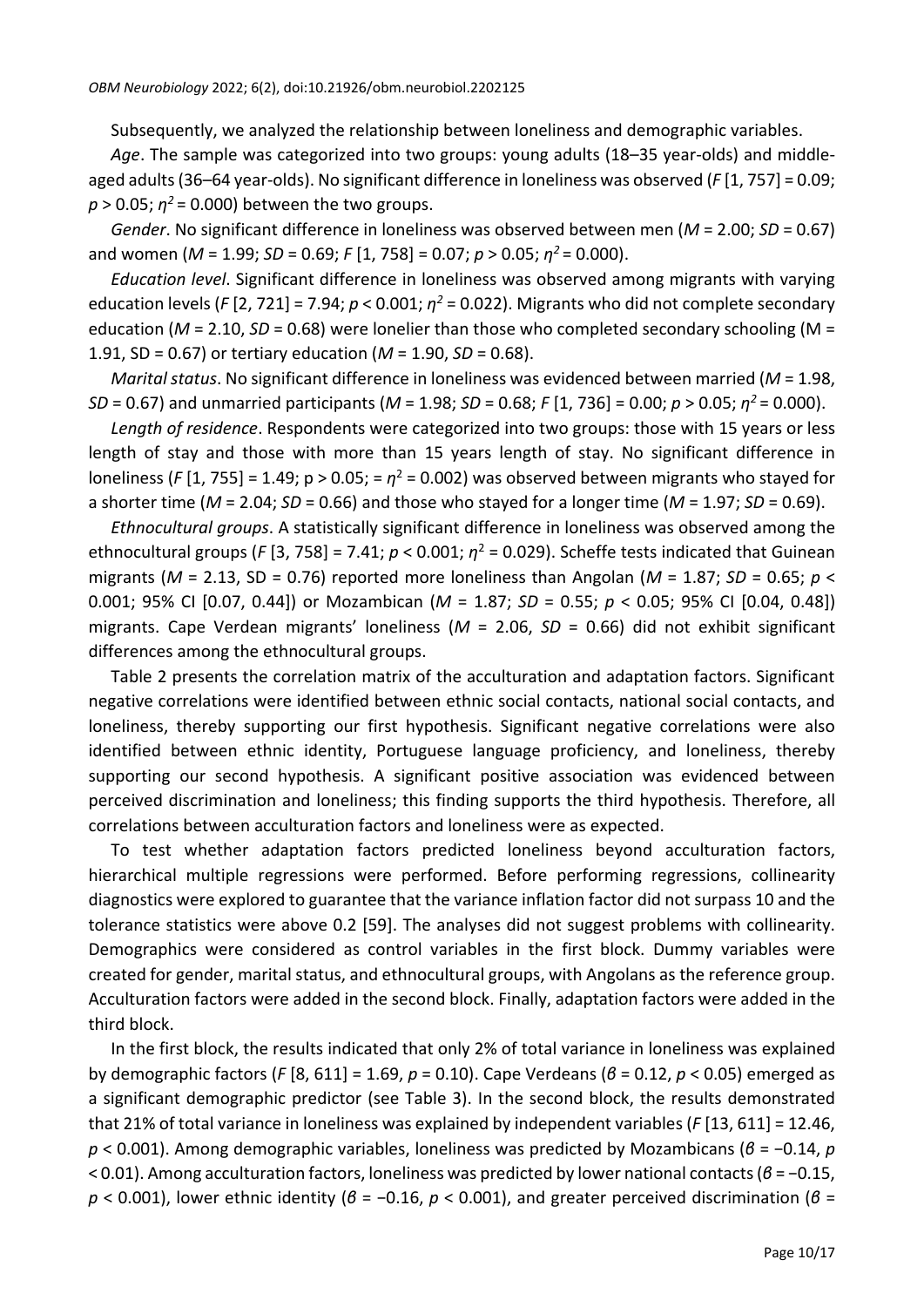0.35,  $p < 0.001$ ). In the third block, these three acculturation factors remained in the model, and all adaptation factors significantly predicted loneliness. Loneliness was predicted by lower sociocultural (*β* = −0.15, *p* < 0.001), psychological (*β* = −0.28, *p* < 0.001), and intercultural adaptations (*β* = −0.10, *p* < 0.01). In this block, the results demonstrated that 33% of total variance in loneliness was explained by independent variables (*F* [16, 611] = 18.27, *p* < 0.001), thereby supporting the fourth and fifth hypotheses.

| Variables                    | Block 1, $\beta$ | 95% CI                    | Block 2, $\beta$ 95% CI |                            | Block 3, $\beta$ | 95%CI            |
|------------------------------|------------------|---------------------------|-------------------------|----------------------------|------------------|------------------|
| Demographic factors          |                  |                           |                         |                            |                  |                  |
| Age                          | $\pmb{0}$        | $[-0.01, 0.01] -0.04$     |                         | $[-0.01, 0.00]$ $-0.05$    |                  | $[-0.01, 0.00]$  |
| Gender                       | 0.01             | $[-0.10, 0.12]$ 0.02      |                         | $[-0.07, 0.12]$            | $\mathbf 0$      | $[-0.09, 0.09]$  |
| Marital status               | 0.02             | $[-0.10, 0.15]$ 0.03      |                         | $[-0.08, 0.15]$ 0.01       |                  | $[-0.09, 0.12]$  |
| Level of education           | $-0.07$          | $[-0.13, 0.01] -0.04$     |                         | $[-0.09, 0.04]$ 0          |                  | $[-0.06, 0.06]$  |
| Length of residence          | $-0.02$          | $[-0.01, 0.01]$ 0.01      |                         | $[-0.01, 0.01]$            | $\mathbf 0$      | $[-0.01, 0.01]$  |
| Cape Verdeans <sup>a</sup>   | $0.12*$          | [0.03, 0.31]              | 0.03                    | $[-0.10, 0.18]$ 0.03       |                  | $[-0.09, 0.17]$  |
| Guineans <sup>a</sup>        | 0.07             | $[-0.05, 0.27] -0.03$     |                         | $[-0.20, 0.10] -0.04$      |                  | $[-0.21, 0.08]$  |
| Mozambicans <sup>a</sup>     | 0.02             | $[-0.14, 0.21]$ $-0.14**$ |                         | $[-0.47, -0.08] -0.06$     |                  | $[-0.28, 0.05]$  |
| <b>Acculturation factors</b> |                  |                           |                         |                            |                  |                  |
| Ethnic contacts              |                  |                           | $-0.03$                 | $[-0.11, 0.05]$ 0.04       |                  | $[-0.04, 0.10]$  |
| National contacts            |                  |                           | $-0.15***$              | $[-0.21, -0.06] -0.12**$   |                  | $[-0.18, -0.04]$ |
| Language proficiency         |                  |                           | $-0.02$                 | $[-0.09, 0.06]$ 0.03       |                  | $[-0.04, 0.10]$  |
| Ethnic identity              |                  |                           | $-0.16***$              | $[-0.18, -0.05]$ $-0.12**$ |                  | $[-0.14, -0.03]$ |
| Perceived discrimination     |                  |                           | $0.35***$               | [0.18, 0.29]               | $0.21***$        | [0.09, 0.19]     |
| <b>Adaptation factors</b>    |                  |                           |                         |                            |                  |                  |
| Sociocultural adaptation     |                  |                           |                         |                            | $-0.15***$       | $[-0.19, -0.06]$ |
| Psychological adaptation     |                  |                           |                         |                            | $-0.28***$       | $[-0.53, -0.30]$ |
| Intercultural adaptation     |                  |                           |                         |                            | $-0.10**$        | $[-0.21, -0.03]$ |
| $R^2$                        | 0.02             |                           | 0.21                    |                            | 0.33             |                  |
| Adjusted $R^2$               | 0.01             |                           | 0.2                     |                            | 0.31             |                  |
| $R2$ change and significance | 0.02             |                           | $0.19***$               |                            | $0.12***$        |                  |

**Table 3** Hierarchical regression models of demographic, acculturation, and adaptation factors predicting loneliness among African migrants.

*Note*. Beta coefficients are reported here.

<sup>a</sup> The reference group is Angolans.

\**p* < 0.05; \*\* *p* < 0.01; \*\*\**p* < 0.001.

# **4. Discussion**

Results from this study provided insight into the contributions of psychosocial resources to our understanding of loneliness; this study focused on African migrants living in Portugal, who represent four ethnocultural groups that have rarely been studied in the context of acculturation and adaptation. The five hypotheses were supported by the results. In fact, loneliness was related to multiple factors.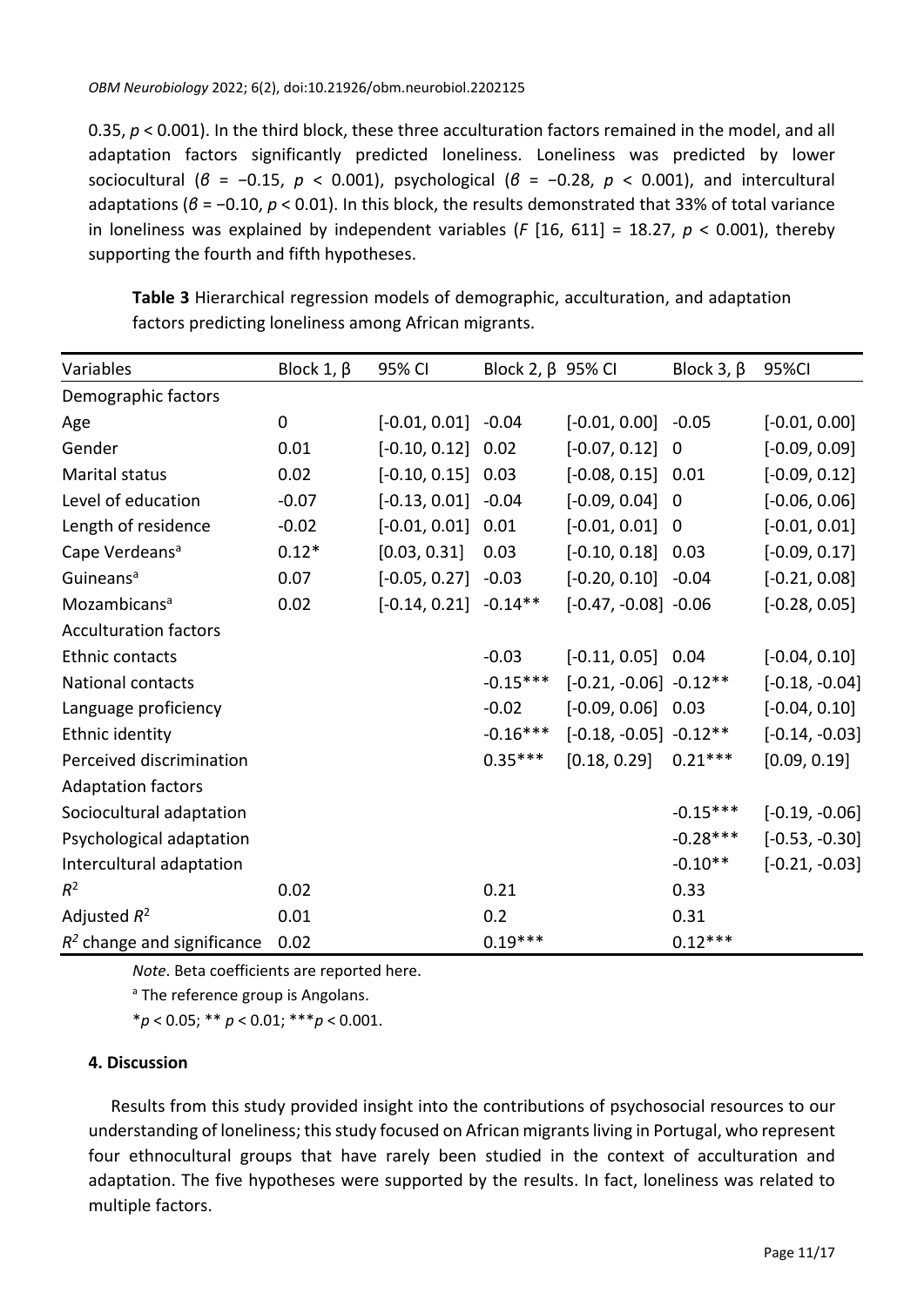A striking feature of our findings was the relatively low scores of loneliness. Past research reported mixed results on loneliness among migrants. A previous study highlighted that migrants are prone to loneliness because they may face discrimination [60]. For instance, African international students in Portugal were lonelier than native students [61]. Similarly, migrants from Poland reported more loneliness than Dutch natives [62]. Turkish–Dutch and Moroccan–Dutch older adults were lonelier than native Dutch older adults [63]. However, few studies have reported no differences in loneliness between migrants and natives[21, 34]. In this study, we did not compare African migrants' loneliness with that of natives. Moreover, our participants experienced slightly low loneliness (*M* = 1.99), which was significantly lower than that obtained, for instance, in preceding research on Chinese migrants residing in Portugal (*M* = 2.63) [5]. This finding, along with the results of the acculturation and adaptation factors, suggested that our sample was a "healthy" sample.

Guineans reported higher loneliness than Angolan and Mozambican migrants, while Cape Verdean migrants did not differ significantly from the other three African groups in loneliness. One important aspect of Guinea–Bissau is its diversity. "Particularly in terms of ethnic differentiation, it comprises a remarkable variety of languages, cultural practices, and forms of social organization" ([64], p. 263). One possible explanation for the highest loneliness score among Guineans could be that these migrants are more diverse in their ethnic identity. However, further research should clarify this aspect.

Lower contacts with nationals and co-ethnic migrants were related to more loneliness. These results supported the first hypothesis. Migrants who have more contact with natives and co-ethnic migrants face less loneliness. In contrast to the current findings, the positive effect of having native friends on loneliness was not observed among European migrants in Belgium [65].

The second and third hypotheses were also supported by the finding that language proficiency and ethnic identity were significantly related to loneliness. The findings reflected that higher proficiency in the host country's language is related to a decrease in loneliness. This is consistent with the findings of previous investigations that have reported a link between increased national language proficiency and diminished loneliness [32-34]. Therefore, interventions at this level may reduce migrants' loneliness. Ethnic identity negatively correlated with loneliness, a finding that is consistent with those studies highlighting that ethnic identity is a positive personal resource [36, 37]. Moreover, its maintenance is a key factor in alleviating loneliness.

Our findings demonstrated that greater perceived discrimination was significantly related to higher levels of loneliness. This is consistent with the findings of a previous investigation reporting that perceived discrimination was linked to decreased psychosocial well-being [38, 41]. Despite low levels of perceived discrimination reported by African migrants in Portugal, it plays an essential role in their experience of loneliness.

The finding of adaptation factors negatively predicting loneliness beyond acculturation factors supported the fourth hypothesis. As expected, psychological adjustment emerged as a significant predictor of loneliness. Lesser was the psychological adaptation; the lonelier were the migrants. This is consistent with literature demonstrating that people with superior mental health exhibit lower loneliness [10, 61].

Sociocultural adaptation also significantly predicted loneliness. Greater intercultural competency protects against loneliness. Previous studies have suggested that greater adaptation difficulties were related to lower psychological adjustment [5, 66].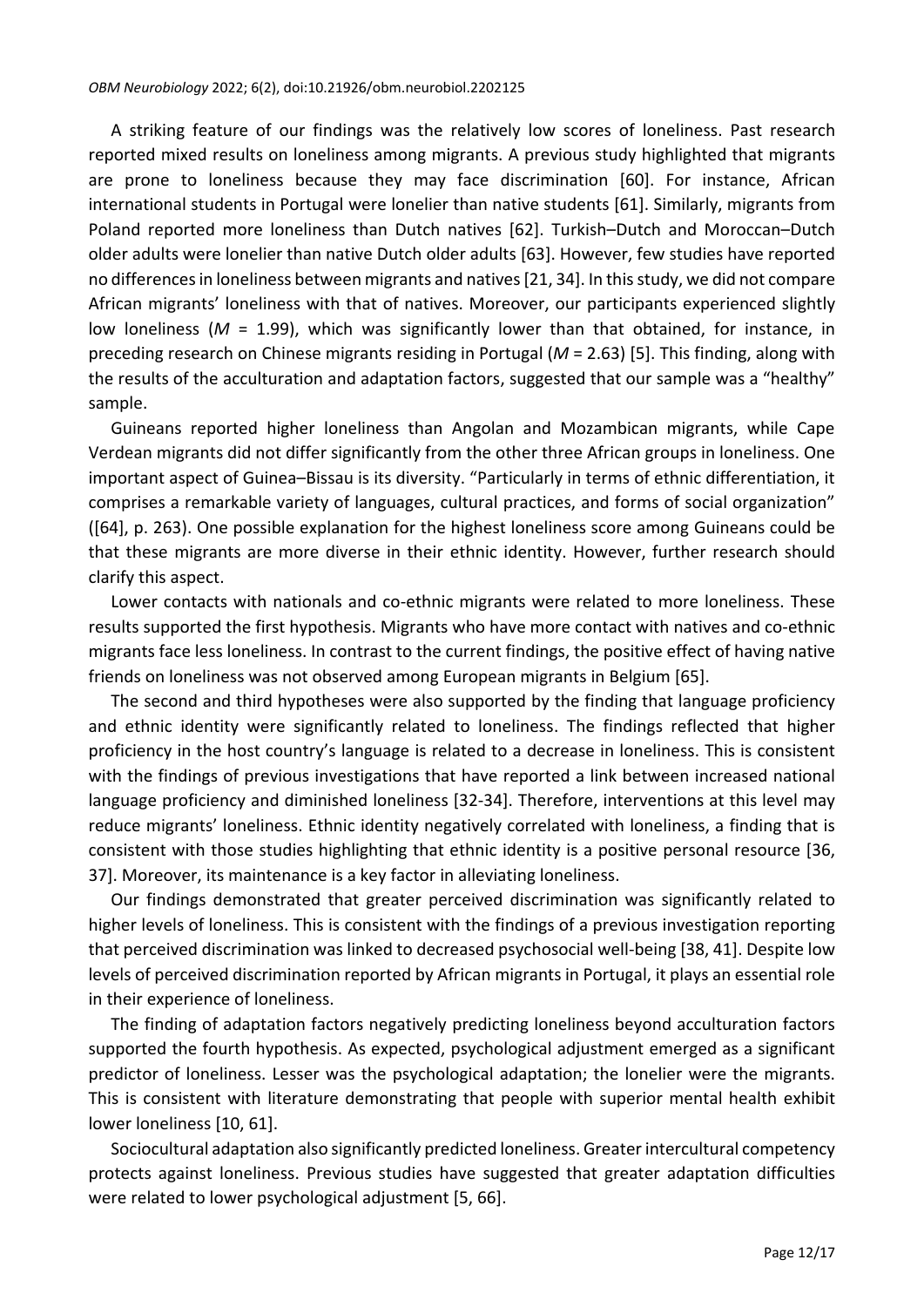Although ethnic contacts and language proficiency appeared to have significant effects on loneliness at a bivariate level, they did not emerge as independent predictors of loneliness in multivariate regression analysis. This suggests that some variables, such as national contacts, ethnic identity, and perceived discrimination, altered the effects of ethnic contacts and language proficiency on loneliness.

Current research expanded the relationship between "relating well" and "feeling lonely", as tolerance significantly predicted loneliness. Greater tolerance also seemed to protect against loneliness. This finding opens a novel window because intercultural adaptation has only recently been included in the acculturation literature [9].

This research identified several determinants of loneliness. However, acculturation and adaptation factors accounted for a larger proportion of the explained variance in loneliness than the demographic factors, thereby supporting our fifth hypothesis. ANOVA and regression analyses demonstrated that demographics do not contribute prominently to the migrants' loneliness. This weak effect of demographic variables (2%) is in line with the findings of past research on mental health problems [42] and loneliness [5, 21]. Nevertheless, the inclusion of demographics allowed us to control their effect in the regression models.

The study has a few limitations. First, the design was cross-sectional; therefore, the findings cannot imply causality between acculturation and adaptation factors and loneliness. Second, this study was based on self-reported questionnaires. Therefore, future investigations should include objective measures. Third, the recruitment of the sample was accomplished through the snowball method, leading to a limitation in sample representativeness. Additionally, our data were collected from the urban area. Future research should collect data from the rural area also to compare the levels of loneliness between the two areas.

Notwithstanding these limitations, the findings replicated earlier results and demonstrated a part of the large web of psychosocial factors in which loneliness is embedded. The research highlighted the importance of psychological factors in health service allocation and, hence, provided implications for interventions for migrants of African background. For instance, concerning the connection between loneliness and policy, it is more relevant to accomplish interventions designed to reduce loneliness by targeting psychological factors that are easier to modify than targeting demographic factors that are difficult to modify. For example, interventions can not only be directed at stimulating migrants' participation in the new cultural context (more native friends, high language proficiency, and low perceived discrimination) but also at aspects like their ethnic bond (more coethnic friends and strong ethnic identity with the home country).

# **Author Contributions**

Félix Neto and Maria Pinto conceived the study design. Maria Pinto was responsible for data collection. Félix Neto performed the data analysis, and wrote the first draft of the manuscript. Both authors supervised the work development and interpretation of results, contributed to manuscript revision, and read and approved the submitted version.

# **Funding**

This research was partially supported by the Center for Psychology at the University of Oporto, Portuguese Science Foundation (FCT UIDB/00050/2020).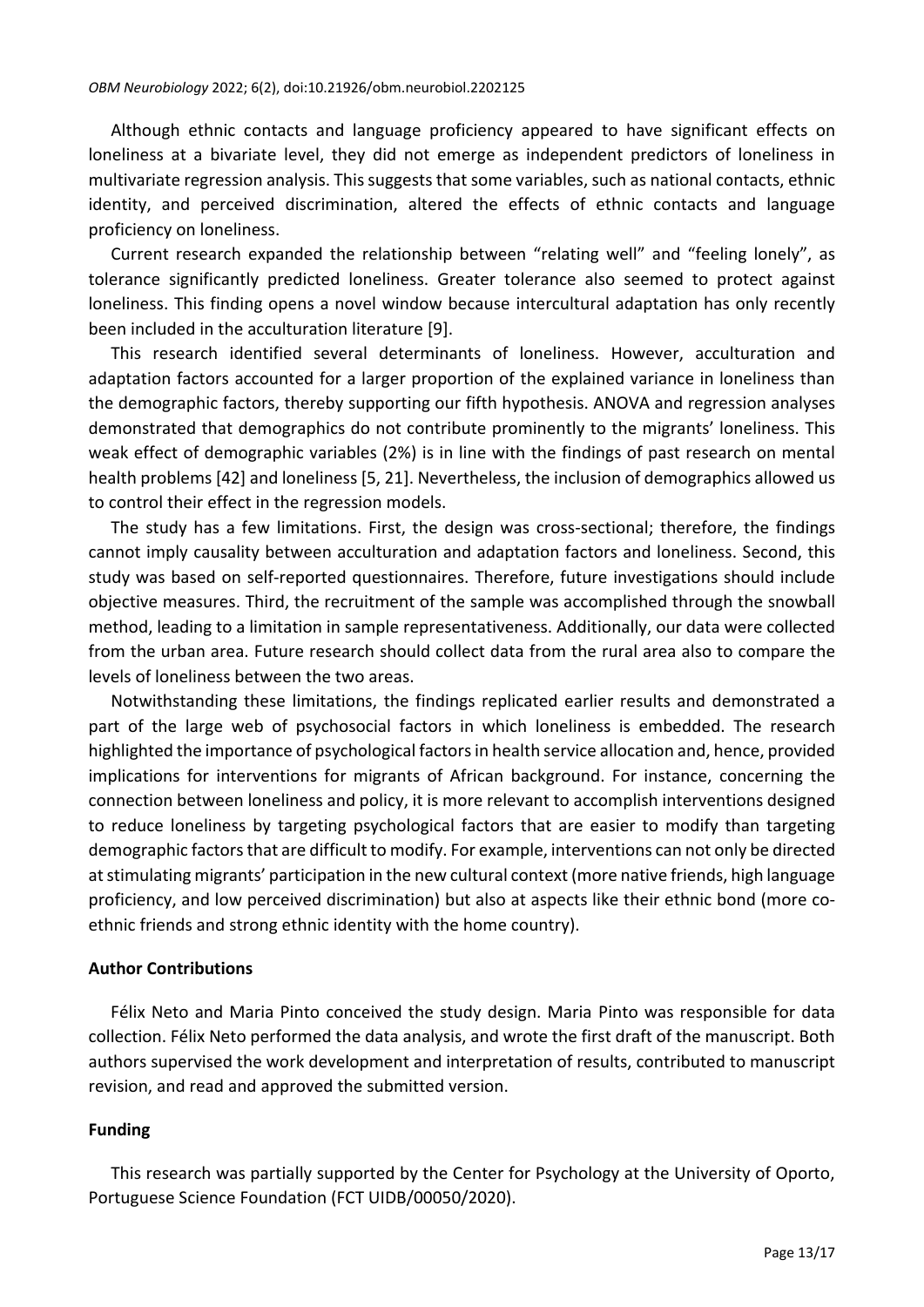# **Competing Interests**

The authors have declared that no competing interests exist.

## **References**

- 1. Sam DL, Berry JW. The Cambridge handbook of acculturation psychology. Cambridge: Cambridge University Press; 2016.
- 2. Ward C, Bochner S, Furnham A. The psychology of culture shock. 2nd ed. Hove: Routledge; 2001.
- 3. Neto J, Oliveira EN, Neto F. Acculturation, adaptation, and loneliness among Brazilian migrants living in Portugal. In: People's movements in the 21st century: Risks, challenges and benefits. Rijeka: Intech; 2017. pp.169-185.
- 4. Rich Madsen K, Trab Damsgaard M, Smith Jervelund S, Christensen U, Stevens GG, Walsh S, et al. Loneliness, immigration background and self-identified ethnicity: A nationally representative study of adolescents in Denmark. J Ethn Migr Stud. 2016; 42: 1977-1995.
- 5. Neto F, da Conceição Pinto M. Loneliness among Chinese migrants in Portugal. J Chinese Overseas. 2021; 17: 196-213.
- 6. Peng R, Zhu C, Wu W. Visualizing the emerging trends of acculturation research: A bibliometric analysis from 2000 to 2020. J Cross Cult Psychol. 2021; 52: 794-800.
- 7. Schwartz SJ, Unger JB, Zamboanga BL, Szapocznik J. Rethinking the concept of acculturation: Implications for theory and research. Am Psychol. 2010; 65: 237-251.
- 8. Herskovits M, Linton R, Redfield R. Memorandum on the study of acculturation. Am Anthropol. 1936; 38: 1149-1152.
- 9. Berry J. Mutual intercultural relations. Cambridge: Cambridge University Press; 2017.
- 10. Bzdok D, Dunbar RI. The neurobiology of social distance. Trends Cogn Sci. 2020; 24: 717-733.
- 11. Cacioppo S, Grippo AJ, London S, Goossens L, Cacioppo JT. Loneliness: Clinical import and interventions. Perspect Psychol Sci. 2015; 10: 238-249.
- 12. Heinrich LM, Gullone E. The clinical significance of loneliness: A literature review. Clin Psychol Rev. 2006; 26: 695-718.
- 13. Buecker S, Maes M, Denissen JJ, Luhmann M. Loneliness and the big five personality traits: A meta-analysis. Eur J Pers. 2020; 34: 8-28.
- 14. Henning G, Segel-Karpas D, Bjälkebring P, Berg AI. Autonomy and loneliness-longitudinal withinand between-person associations among Swedish older adults. Aging Ment Health. 2021. Doi: 10.1080/13607863.2021.2000937.
- 15. Rokach A. Loneliness updated: An introduction. J Psychol. 2012; 146: 1-6.
- 16. Perlman D. European and Canadian studies of loneliness among seniors. Can J Aging. 2004; 23: 181-188.
- 17. Rokach A, Neto F. Age, culture, and the antecedents of loneliness. Soc Behav Pers. 2005; 33: 477-494.
- 18. Perlman D, Peplau LA. Chapter 2: Loneliness research: A survey of empirical findings. In: Preventing the harmful consequences of severe and loneliness. Washington: National Institute of Mental Health. U.S. Government Printing Office; 1984. pp.13-45.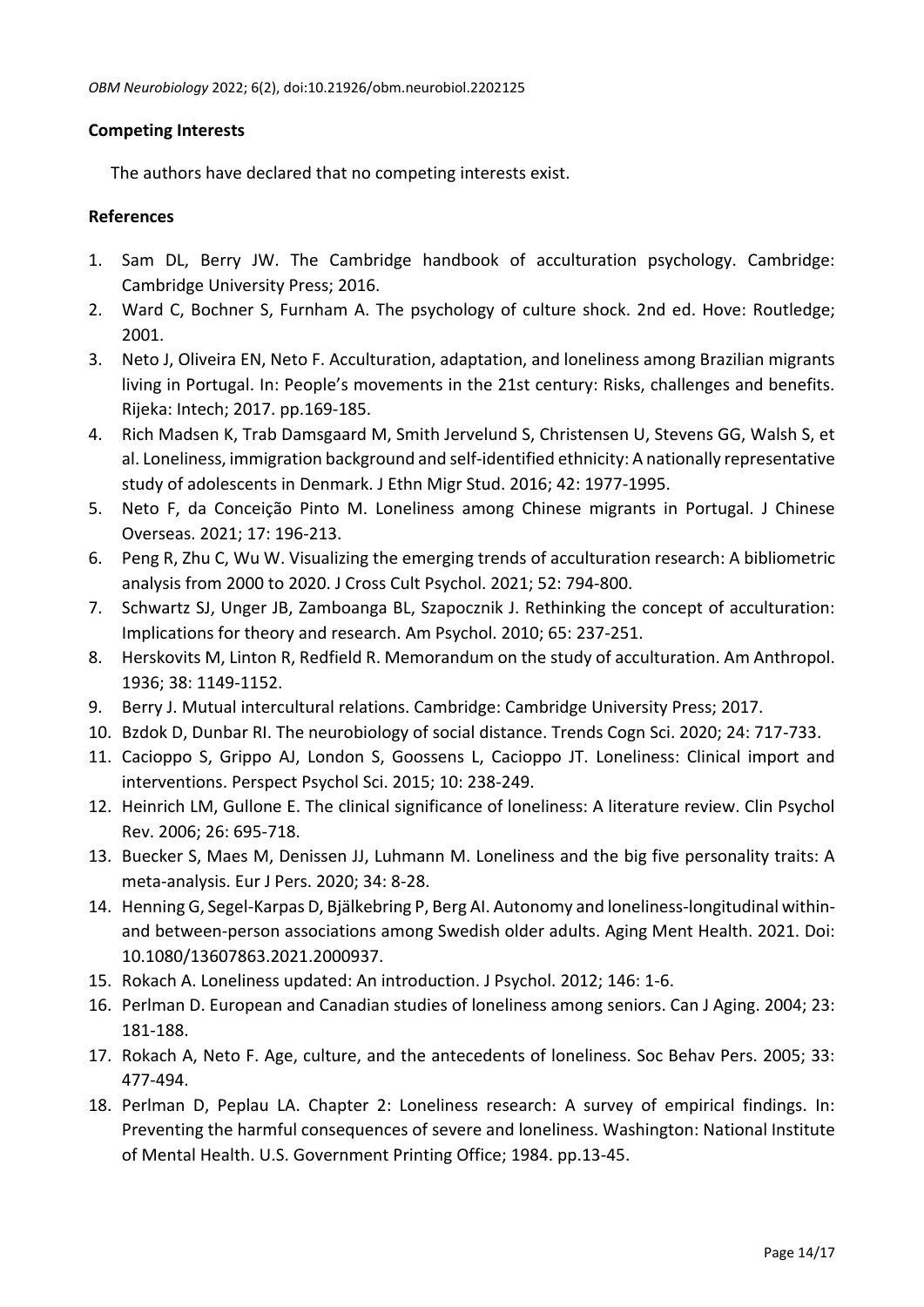- 19. Palgi Y, Shrira A, Ring L, Bodner E, Avidor S, Bergman Y, et al. The loneliness pandemic: Loneliness and other concomitants of depression, anxiety and their comorbidity during the COVID-19 outbreak. J Affect Disord. 2020; 275: 109-111.
- 20. Holt-Lunstad J, Smith TB, Baker M, Harris T, Stephenson D. Loneliness and social isolation as risk factors for mortality: A meta-analytic review. Perspect Psychol Sci. 2015; 10: 227-237.
- 21. Neto F. Loneliness and acculturation among adolescents from immigrant families in Portugal<sup>1</sup>. J Appl Soc Psychol. 2002; 32: 630-647.
- 22. Serviço de Estrangeiros e Fronteiras. Relatório de Imigração, Fronteira e Asilo 2019 [Internet]. Lisboa: SEF; 2020. Available from: [https://sefstat.sef.pt/Docs/Rifa2019.pdf.](https://sefstat.sef.pt/Docs/Rifa2019.pdf)
- 23. Batalha L. The Cape Verdean diaspora in Portugal: Colonial subjects in a postcolonial world. Lanham: Lexington Books; 2004.
- 24. Mourato I. A política de cooperação portuguesa com os PALOPs: Contributos do ensino superior politécnico. Lisbon: Universidade Lusófona; 2011.
- 25. Fikes K. Managing African Portugal: The citizen-migrant distinction. London: Duke University Press; 2009.
- 26. Wilks DC, Neto F. Exploring the adaptation experiences of Cape Verdean students in Portugal. Int J Educ Res. 2016; 76: 66-75.
- 27. Neto F, Neto J. Intercultural relations in Portugal. In: Mutual intercultural relations. Cambridge: Cambridge University Press; 2017. pp.249-266.
- 28. MIPEX. Migrant integration policy index [Internet]. Brussels: Migration Policy Group; 2020. Available from[:https://www.mipex.eu/.](https://www.mipex.eu/)
- 29. Ponizovsky AM, Ritsner MS. Patterns of loneliness in an immigrant population. Compr Psychiatry. 2004; 45: 408-414.
- 30. Djundeva M, Ellwardt L. Social support networks and loneliness of Polish migrants in the Netherlands. J Ethn Migr Stud. 2020; 46: 1281-1300.
- 31. Phinney J. Ethnic identity and acculturation. In: Acculturation: Advances in theory, measurement, and applied research. Washington: American Psychological Association; 2003. pp.63-81.
- 32. King R, Cela E, Fokkema T, Vullnetari J. The migration and well-being of the zero generation: Transgenerational care, grandparenting, and loneliness amongst Albanian older people. Popul Space Place. 2014; 20: 728-738.
- 33. Klok J, van Tilburg TG, Suanet B, Fokkema T, Huisman M. National and transnational belonging among Turkish and Moroccan older migrants in the Netherlands: Protective against loneliness? Eur J Ageing. 2017; 14: 341-351.
- 34. Neto F, Barros J. Predictors of loneliness among adolescents from Portuguese immigrant families in Switzerland. Soc Behav Pers. 2000; 28: 193-205.
- 35. Phinney J, Horencjyk G, Liebkind K, Vedder P. Ethnic identity, immigration, and well-being: An interactional perspective. J Soc Issues. 2001; 57: 493-510.
- 36. Berry JW, Phinney JS, Sam DL, Vedder PE. Immigrant youth in cultural transition: Acculturation, identity, and adaptation across national contexts. Mahwah: Lawrence Erlbaum Associates Publishers; 2006.
- 37. Smith TB, Silva L. Ethnic identity and personal well-being of people of color: A meta-analysis. J Couns Psychol. 2011; 58: 42-60.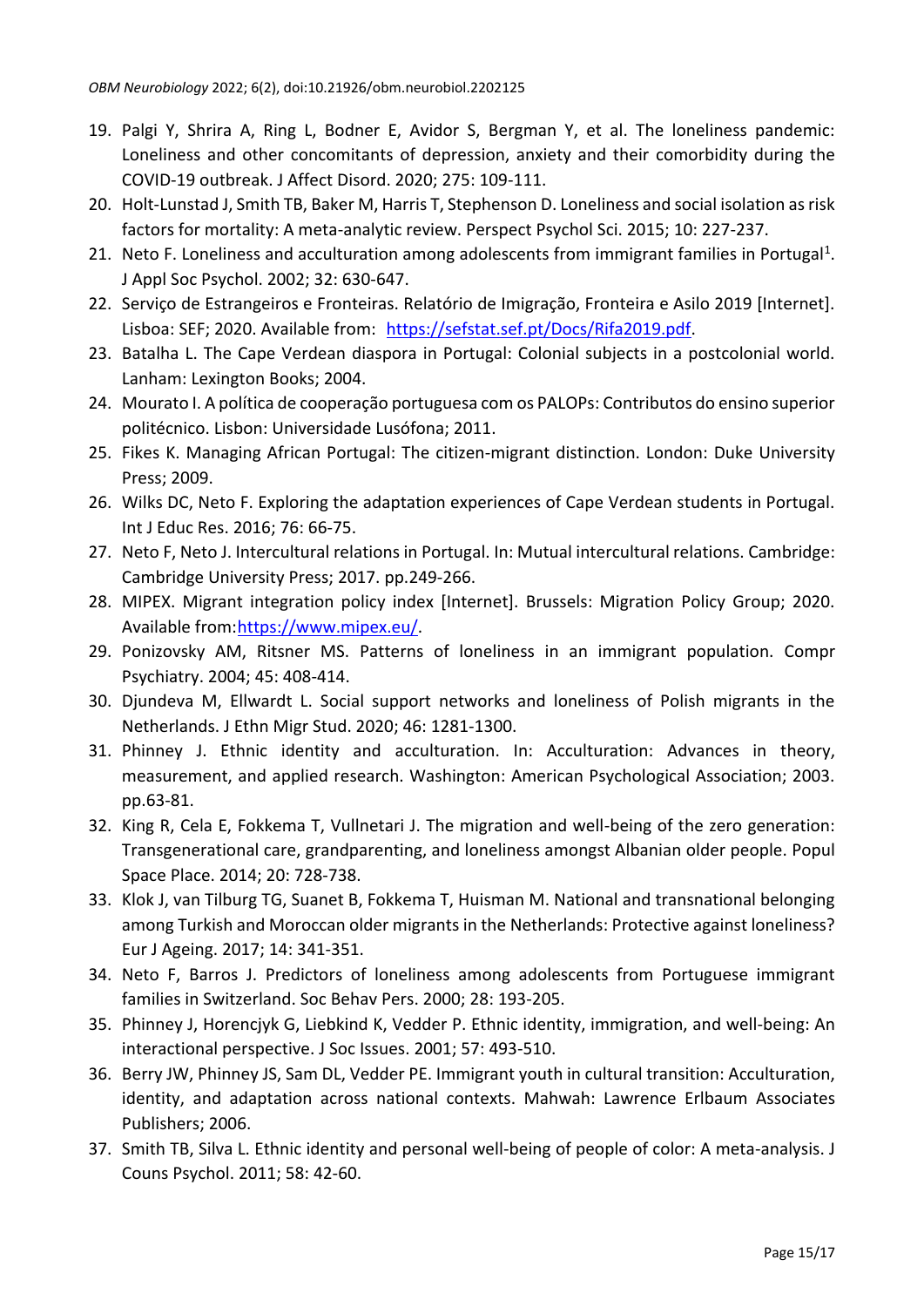- 38. Carter RT, Johnson VE, Kirkinis K, Roberson K, Muchow C, Galgay C. A meta-analytic review of racial discrimination: Relationships to health and culture. Race Soc Probl. 2019; 11: 15-32.
- 39. Berry JW, Hou F. Acculturation, discrimination and wellbeing among second generation of immigrants in Canada. Int J Intercult Relat. 2017; 61: 29-39.
- 40. Liu D, Yu X, Wang Y, Zhang H, Ren G. The impact of perception of discrimination and sense of belonging on the loneliness of the children of Chinese migrant workers: A structural equation modeling analysis. Int J Ment Health Syst. 2014; 8: 52.
- 41. Maleku A, Kim YK, Kirsch J, Um MY, Haran H, Yu M, et al. The hidden minority: Discrimination and mental health among international students in the US during the COVID-19 pandemic. Health Soc Care Community. 2021. Doi: 10.1111/hsc.13683.
- 42. Neto F. Predictors of mental health among adolescents from immigrant families in Portugal. J Fam Psychol. 2009; 23: 375-385.
- 43. Ward C, Kennedy A. The measurement of sociocultural adaptation. Int J Intercult Relat. 1999; 23: 659-677.
- 44. DiTommaso E, Brannen-McNulty C, Ross L, Burgess M. Attachment styles, social skills and loneliness in young adults. Pers Individ Differ. 2003; 35: 303-312.
- 45. Neto F. Intercultural relations among Cape Verdean immigrants living in Portugal. J Int Migr Integr. 2020; 21: 765-780.
- 46. Neto F. Psycho-social predictors of perceived discrimination among adolescents of immigrant background: A Portuguese study. J Ethn Migr Stud. 2006; 32: 89-109.
- 47. Diener ED, Emmons RA, Larsen RJ, Griffin S. The satisfaction with life scale. J Pers Assess. 1985; 49: 71-75.
- 48. Neto F. The satisfaction with life scale: Psychometrics properties in an adolescent sample. J Youth Adolesc. 1993; 22: 125-134.
- 49. Neto F. Predictors of satisfaction with life among second generation migrants. Soc Indic Res. 1995; 35: 93-116.
- 50. Rosenberg M. Society and the adolescent self-image. Princeton: Princeton University Press; 1965.
- 51. Neto F. Correlates of social blushing. Pers Individ Differ. 1996; 20: 365-373.
- 52. Hui BP, Chen SX, Leung CM, Berry JW. Facilitating adaptation and intercultural contact: The role of integration and multicultural ideology in dominant and non-dominant groups. Int J Intercult Relat. 2015; 45: 70-84.
- 53. Neto F. Re-acculturation and adaptation among adolescents from returned Portuguese immigrant families. J Appl Soc Psychol. 2012; 42: 133-150.
- 54. Sequeira Neto J. Cultural competence among Ukrainian economic immigrants living in Portugal. Porto: Universidade do Porto; 2014.
- 55. Berry JW, Kalin R. Multicultural and ethnic attitudes in Canada: An overview of the 1991 national survey. Can J Behav Sci. 1995; 27: 301-320.
- 56. Neto F. Are attitudes of young portuguese towards immigration also hardening? A comparison between 1999 and 2006. In: Quod Erat Demonstrandum: From Herodotus' ethnographic journeys to cross-cultural research. Athens: Pedio Books Publishing; 2009. pp.255-264.
- 57. Russell D, Peplau LA, Cutrona CE. The revised UCLA loneliness scale: Concurrent and discriminant validity evidence. J Pers Soc Psychol. 1980; 39: 472-480.